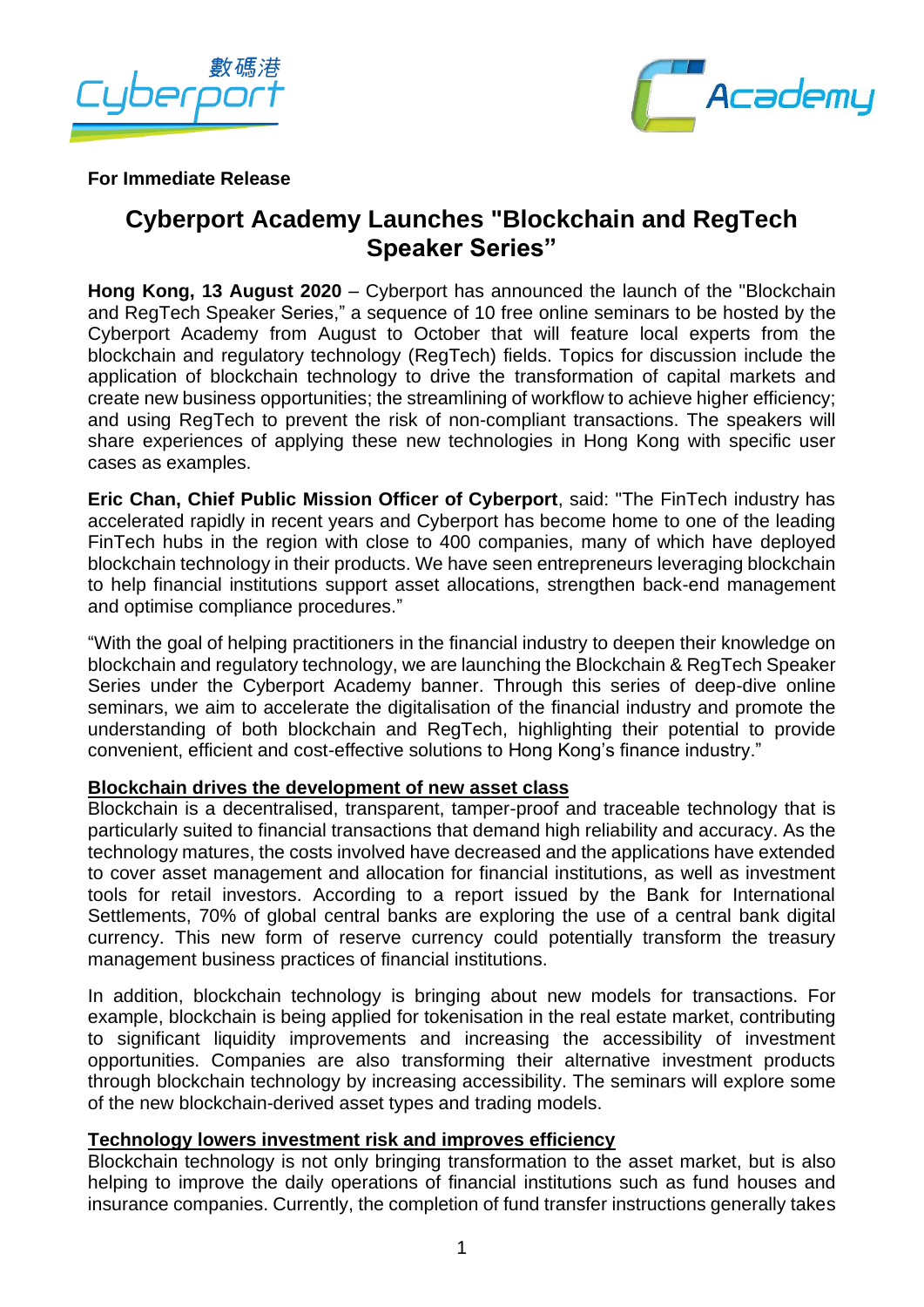



several days, during which investors are exposed to market risks. However, funds with backend platforms empowered by blockchain technology allow instant settlements, which lowers the risks of fund transfers. As for insurers, a huge number of claims are processed on a daily basis, with immense resources being used in processing, verifying and filing relevant documents, even for claims that require no investigation. Blockchain technology can benefit the industry through automated procedures and archival storage of documents, helping to reduce costs and shorten the time required for claim settlements. The use of such applications in Hong Kong will be addressed by speakers during the seminar series.

#### **RegTech prevents money laundering and other violations**

After weathering several financial crises, regulatory authorities worldwide have been working increasingly hard to tighten up financial regulations to enhance investor protection, which, in turn, has significantly increased the cost of compliance and battered the profitability of financial institutions. However, thanks to the application of artificial intelligence and blockchain technology in the area of compliance procedures, a solution named RegTech has emerged for application in areas such as due diligence, anti-money laundering efforts and the early detection of suspicious transactions. This not only enables cost minimisation along with efficiency and accuracy improvements but, more importantly, helps institutions avoid the heavy penalties that result from major regulatory violations. Speakers at the seminar series will explain in detail the application of RegTech with particular reference to the Hong Kong experience.

#### **Demo Day to match financial institutions with best-fit solutions**

To further encourage the adoption of new FinTech solutions by financial institutions, Cyberport will also host a series of online "FinTech Demo Days" in the coming three months, introducing members of the Cyberport community to financial institutions, and showcasing various RegTech, InsurTech, blockchain technology, wealth management technology and legal technology solutions that can help to promote the digitalisation of financial institutions and create a win-win situation.

For further enquiries about the Blockchain and Regulatory Technology Speaker Series or FinTech Demo Days, please email [training@cyberport.hk.](mailto:training@cyberport.hk)

###

Please click [here](https://drive.google.com/drive/folders/1xdm8aBCdyCnpb0t3MsxDLWLN3RNK8H_F?usp=sharing) to download high-resolution images.



Eric Chan, Chief Public Mission Officer of Cyberport, said: "The 'Blockchain and RegTech Speaker Series aims to accelerate the digitalisation of the financial industry by promoting the understanding of blockchain and RegTech as convenient, efficient and affordable solutions to business pain points."

2